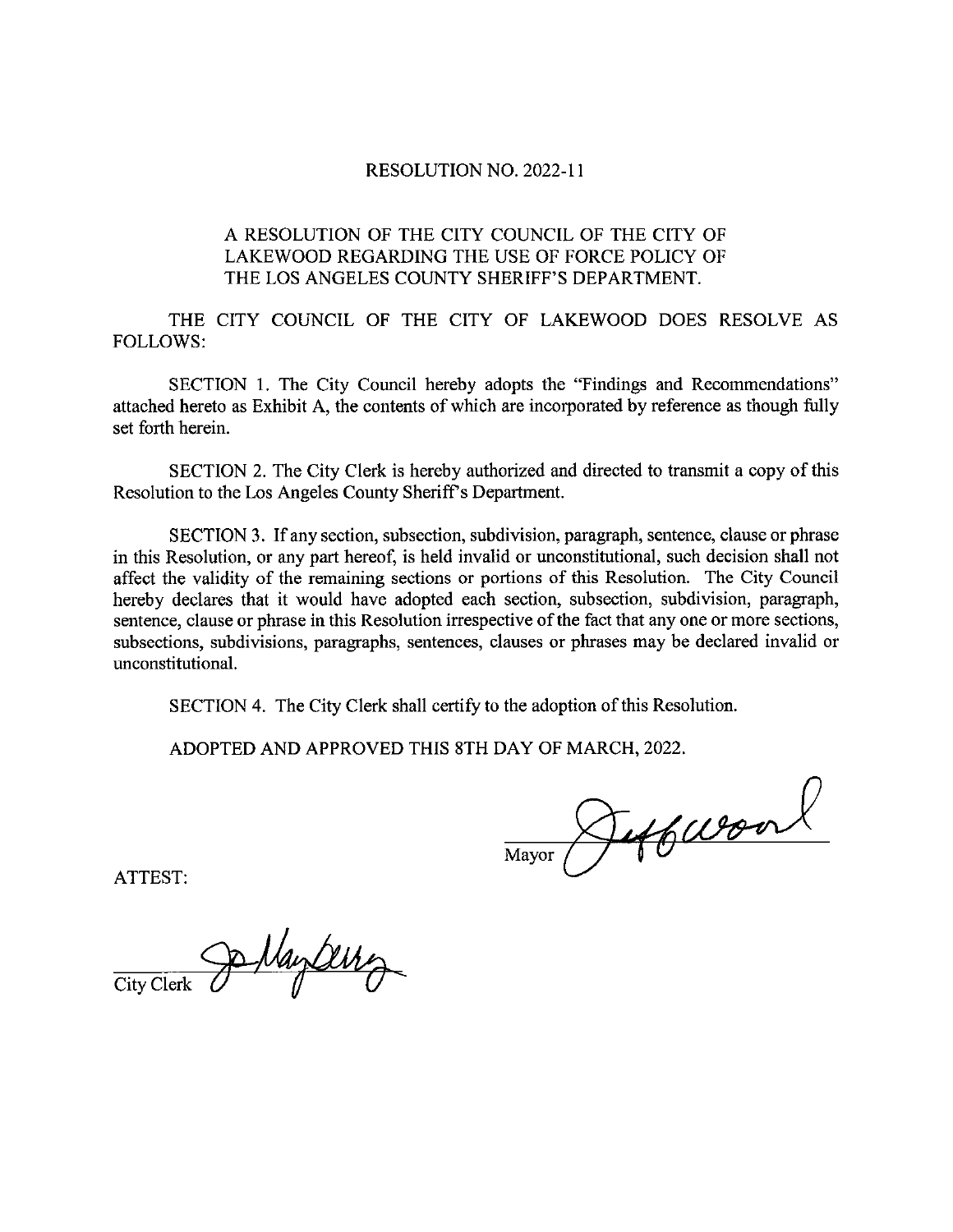## **EXHIBIT A**

# **Findings and Recommendations of the Lakewood City Council in its Review of the Use of Force Policy of the Los Angeles County Sheriff's Department**

*Whereas, as part of the City of Lakewood's ongoing Community Dialogue on race, equity, diversity and inclusion, the city has been conducting a review of the Use of Force Policy of the*  Los Angeles County Sheriff's Department, which is the law enforcement agency for the City of *Lakewood; and* 

*Whereas, cities around the nation have been conducting such a community review as part of a best-practice recommended by the U.S. Department of Justice's Task Force on 21<sup>st</sup> Century Policing;* 

*Whereas, the Use of Force Policy is utilized county-wide by the Sheriff's Department in all of its service areas, and is not a policy of the City of Lakewood; and* 

*Whereas, the City of Lakewood posted on its website the Sheriff's Department Use of Force Policy and asked for resident input, and 60 residents provided comments in the initial community review process, and 30 residents provided comments in the second community review process; and* 

*Whereas, of the 60 responses received from Lakewood residents in the initial community review of the Use of Force Policy, 12 responses (20% of the total) expressed some type of concern or needed improvement with the Sheriff's Department's policy, actions or training. Those areas of concern or needed improvements focused primarily on topics such as: there not being enough emphasis or training on de-escalation techniques, implicit bias, and approaches for safely interacting with people with mental illness or in a mental health crisis; and*

*Whereas, 43 residents (72% of the total) expressed strong support for the existing Use of Force policy, Lakewood deputy sheriffs, the Lakewood Sheriff's Station, and the Sheriff's Department as a whole, with five residents (8% of the total) providing comments that were more neutral in character; and* 

*Whereas, a similar type and percentage of responses were received by the 30 residents in the second community review; and* 

*Whereas, a committee of the Lakewood City Council carefully reviewed the comments, studied the Use of Force policy, and requested additional information from the Sheriff's Department on the training it provides its personnel in the areas of de-escalation techniques, implicit bias, and approaches for safely interacting with people with mental illness or in a mental health crisis.*